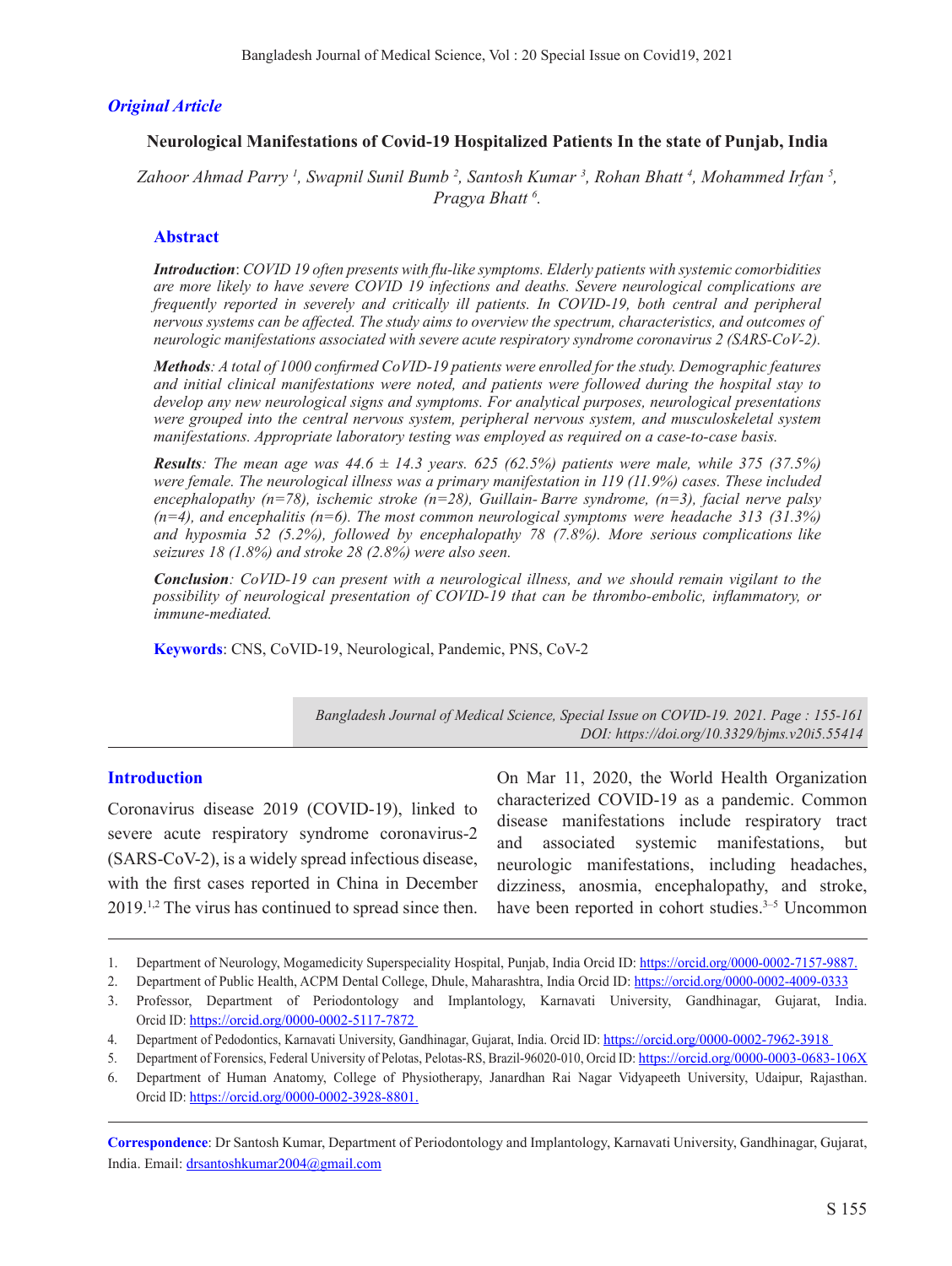manifestations of COVID-19 include ischemic stroke, intracerebral hemorrhage, Guillain-Barré syndrome, and Bell's palsy. $6-8$ 

However, the potential pathogenesis of SARS CoV-2 in the central nervous system remains unclear,  $9,10$ , and the range of neurologic disorders associated with COVID-19 are not fully defined.11 The COVID-19 causative virus can cross the blood-brain barrier and invade the brain.12 The SARS-CoV-2 virus enters the brain either via the olfactory system or the hematogenous route.<sup>13</sup> Endothelial cells on the cerebral vessels contain angiotensin-converting enzyme two receptors which are thought to be a possible viral entry point.<sup>14</sup> The most severe neurological manifestations, agitation, delirium, and coma, result from hypoxic and metabolic abnormalities.15 A typical cytokine storm provokes several metabolic complications that lead to multiple organ failures.<sup>16</sup> Many a time, hemorrhagic or ischemic strokes occur due to profound coagulopathies.17 A very few cases of SARS-CoV-2 virus encephalitis or acute disseminated encephalomyelitis, or acute necrotizing encephalopathy have been reported at present.<sup>18</sup> The most common neurological complication experienced is a nonspecific headache.<sup>19</sup> In a few recent studies, a new type of "personal protection equipment" related headache has been described.20 A common peripheral nervous system manifestations are Complete or partial anosmia and ageusia.<sup>21</sup> Recently, many cases of Guillain-Barré syndrome were reported in COVID-19 patients, and a postinfectious immune-mediated inflammatory process was held responsible for this.<sup>22,23</sup> This syndrome often responds to immunoglobulin when administered intravenously.<sup>24</sup> Myalgia/fatigue is often seen, and raised creatine kinase levels point to injury of muscle.25 Most of the neurological complications are currently reported from the Chinese population.26 As the COVID-19 pandemic is spreading to different countries, the spectrum of neurological complications may extend further.

### **Materials and Methods**

The present study aimed to provide a comprehensive overview of neurologic manifestations associated with SARS-CoV-2 infection and describe the clinical course and outcomes of COVID-19 patients with neurologic manifestations. This was a timebound study conducted between November 2020 to April 2021. This multicenter prospective study was conducted during the coronavirus disease 2019(CoVID-19) pandemic from November 2020 to April 2021 at different hospitals in Punjab, India. The

patients with de novo neurologic manifestations were eligible for this study. Thousand confirmed cases present during the study period were included (Figure 1). A confirmed case was defined after a positive result on real-time reverse transcriptase-polymerase chain reaction analysis of nasopharyngeal swabs. We excluded patients with no diagnosis of COVID-19, patients with neurologic signs that were not timerelated to COVID-19, and patients with exacerbations of chronic neurologic diseases. The hospital's ethical committee (MMEC No. Rs/1020/1). Fully informed consent was obtained in all cases either from the patient or from next of kin if the patient himself was not considered capable of doing so because of impaired conscious level. Confidentiality was ensured, and the study was carried out according to "Declaration of Helsinki. Detailed data forms were filled by attending physicians. They were attending physicians who recorded and updated the demographics, history, examination findings, and complementary tests. A trained neurologist reviewed and confirmed the positive findings. Neurological manifestations were divided into the central nervous system, peripheral nervous system, and musculoskeletal manifestations for analytical purposes. Statistical analysis was performed by SPSS version 20 software.

#### **Results**

The study population comprised 1000 Covid-19 hospitalized patients. Baseline characteristics and comorbidities are given in table-I. The mean age was  $44.6 \pm 14.3$  years and ranged from 22 to 71 years; 625 (62.5%) patients were male, whereas 375 (37.5%) were females. Most common comorbidities were hypertension 348 (34.8%), diabetes mellitus 188 (18.8%), ischemic heart disease 82 (8.2%) and cerebrovascular disease 52 (5.2%) (Table 1).

The most common presenting manifestations were fever 945 (94.5%), cough 643 (64.3%), and dyspnea 476 (47.6%). As many as 672 (67.2%) patients exhibited neurological symptoms (Table- 2 & Figure 2). The most common were headache 313 (31.3%) and dizziness 112 (11.2%). This was followed by hyposmia 52 (5.2%) and encephalopathy or altered sensorium 78 (7.8%). It is important to note that 36 (3.6%) of these patients presented with encephalopathy, whereas 78 (7.8%) developed encephalopathy during the hospital stay.

There were 28 cases of acute cerebrovascular events in our study population. Fourteen patients developed ischemic stroke during illness. All of them had at least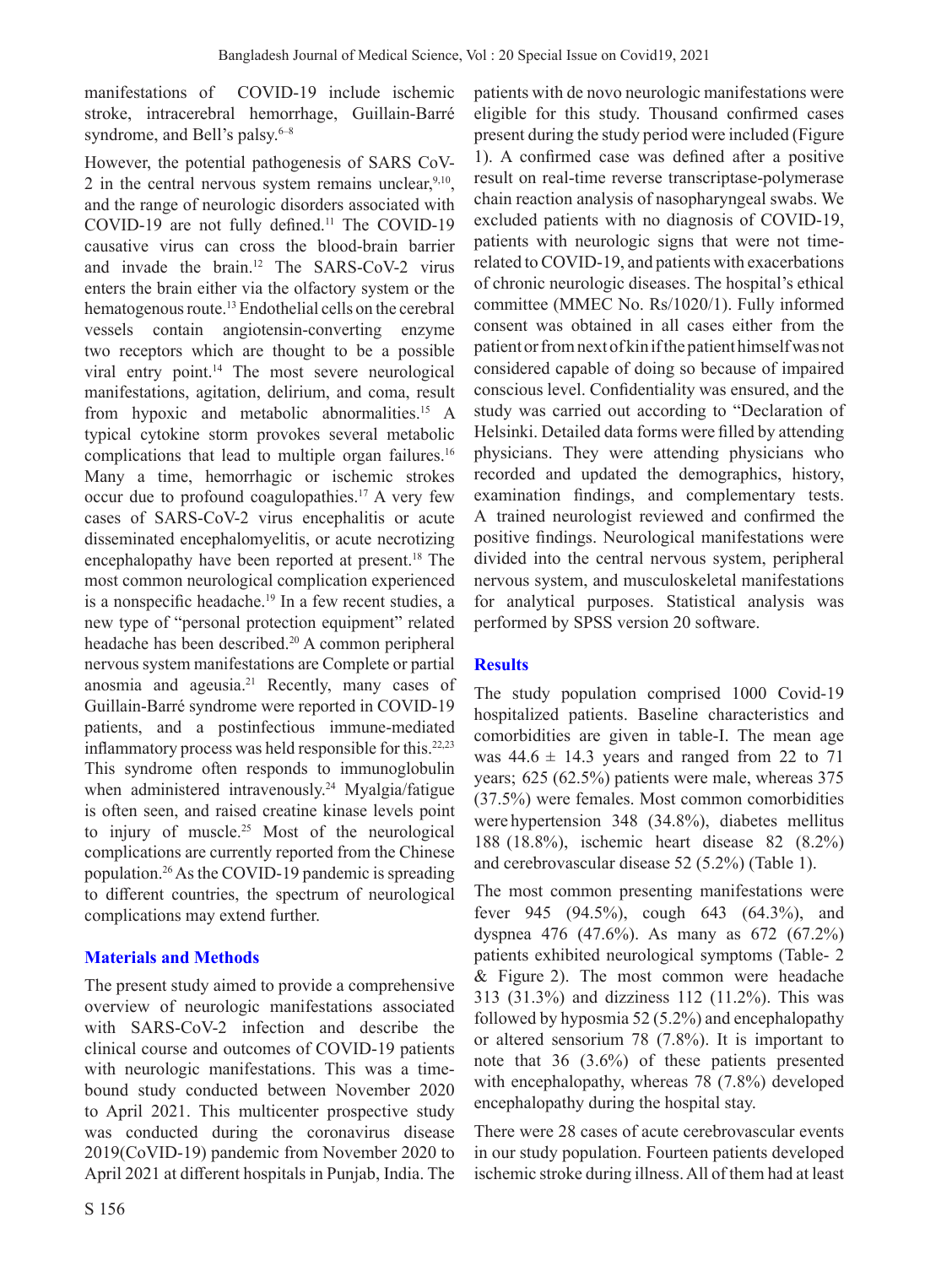two comorbidities. Four patients, 42 years of age and 46 years of age, presented with ischemic stroke as index presentation. These two patients had no known comorbidities or vascular risk factors. Besides, it is essential to note that they did not have any systemic manifestation of COVID-19 at the presentation time. However, a chest computed tomography scan showed a mild elevated bilateral ground-glass appearance with peripheral opacities in the lungs (CORADS 6) and C-reactive protein and LDH. D-dimers were raised in all cases with ischemic stroke (range of 0.5- 1.7mg/L), more so in cases who developed ischemic stroke during illness.

There were 6 cases of intracranial hemorrhage, all of which had at least two comorbidities and were on prophylactic anti-coagulation due to severe disease. The coagulation profile was mildly deranged in 4 cases (66% of the cases).

A total of 18 cases of seizures (1.8%) were seen in our study population. Seizures were the cause of presentation in 18 (1.8%) cases. Two patients were known cases of epilepsy, well- controlled on antiepileptic drugs. They had breakthrough seizures despite good compliance. The other two were newonset refractory status epilepticus. Two patients were diagnosed with encephalitis based on neuroimaging and CSF analysis. These five patients were diagnosed with COVID-19 on routine screening as they had no systemic disease manifestation. Peripheral nervous system manifestations were present in 64(6.4%) of the patients. The most frequent symptom was hyposmia 52 (5.2%), although it was revealed only directly. Four patients presented with isolated facial nerve palsy, and two with Guillain-Barre Syndrome. It was the presenting symptom in all patients with facial nerve palsy, and COVID was diagnosed later when they developed symptoms (Table 3 and Figure 3). However, the course of the disease was mild in all of them. The patients with GBS had been diagnosed with COVID two weeks back and had mild disease. Neuropsychiatric manifestations were found in 96 (11.8%) patients. The most common was anxiety, followed by insomnia, depression, and psychosis. These were not associated with any other comorbidities.

### **Discussion**

Our results highlight the broad spectrum of neurologic manifestations associated with SARS-CoV-2 infection. Our results showed that neurological manifestation was the presenting feature in 58 (5.8%) cases, and at least 42% of the patients

develop neurological involvement during illness. This was less than the frequency of  $53.4\%$  ( $p=0.09$ ) reported by Sanchez *et al.* <sup>27</sup> from Spain and higher than 37.4% reported by Mao *et al.* from Wuhan, China3 (*p*=0.037). Three possible mechanisms are underlying the pathogenesis of neurological involvement. First is diffuse cerebral dysfunction due to systemic disturbances-namely cytokine storm, hypoxia, sepsis, and multi-organ dysfunction. Second is the immune-mediated mechanism that is also implicated in complications of many other viral illnesses. The third and most crucial factor is neuroinvasion or neurotropism that is well known with other human coronaviruses like 229E, OC43, and SARS-  $COV-1^{9,28}$  and certain other respiratory viruses like measles.29 Anosmia or hyposmia, which is an initial presentation in many cases of COVID-19, depicts the neuroinvasive potential of SARS- COV-2. The affinity of this virus to ACE-2 receptors can be a potential underlying mechanism, as ACE-2 receptors are expressed both in respiratory epithelium and neuronal cells.30 As far as the central nervous system is concerned, the virus can reach there either by retrograde transfer through peripheral nerves $31,32$ or by direct hematogenous spread after blood-brain barrier disruption by inflammatory mediators.<sup>33</sup> And, theoretically, if brainstem-mediated complications develop,<sup>34</sup> they can be devastating. This direct involvement of CNS has been proven by viral particles in frontal lobe neurons $35$  and positive RT-PCR for SARS-COV 2 in cerebrospinal fluid.<sup>36</sup>

Now focusing on individual neurological manifestations in this cohort, about one-third (35%) of the patients complained of headaches that is significantly more than the frequency of 13.1% described by Mao *et al*. 3 Interestingly, the headache was the presenting complaint in 4 patients where it was so severe that they were immediately sent for Computed Tomography of Brain to rule out subarachnoid hemorrhage. It has been postulated that cytokines and chemokines released by macrophages trigger nociceptive sensory neurons resulting in headaches.<sup>37</sup> Apart from encephalitis, a preliminary report of patients with Posterior Reversible Encephalopathy Syndrome (PRES) like features on neuroimaging has emerged from Italy.<sup>38</sup> Poyiadji *et al.* <sup>39</sup> from Detroit also reported acase of Acute Necrotising Hemorrhagic Encephalopathy in a middle-aged female.

Skeletal muscle injury was found in 4 (0.4%) patients, which had significantly raised serum creatinine kinase levels, but as these patients had severe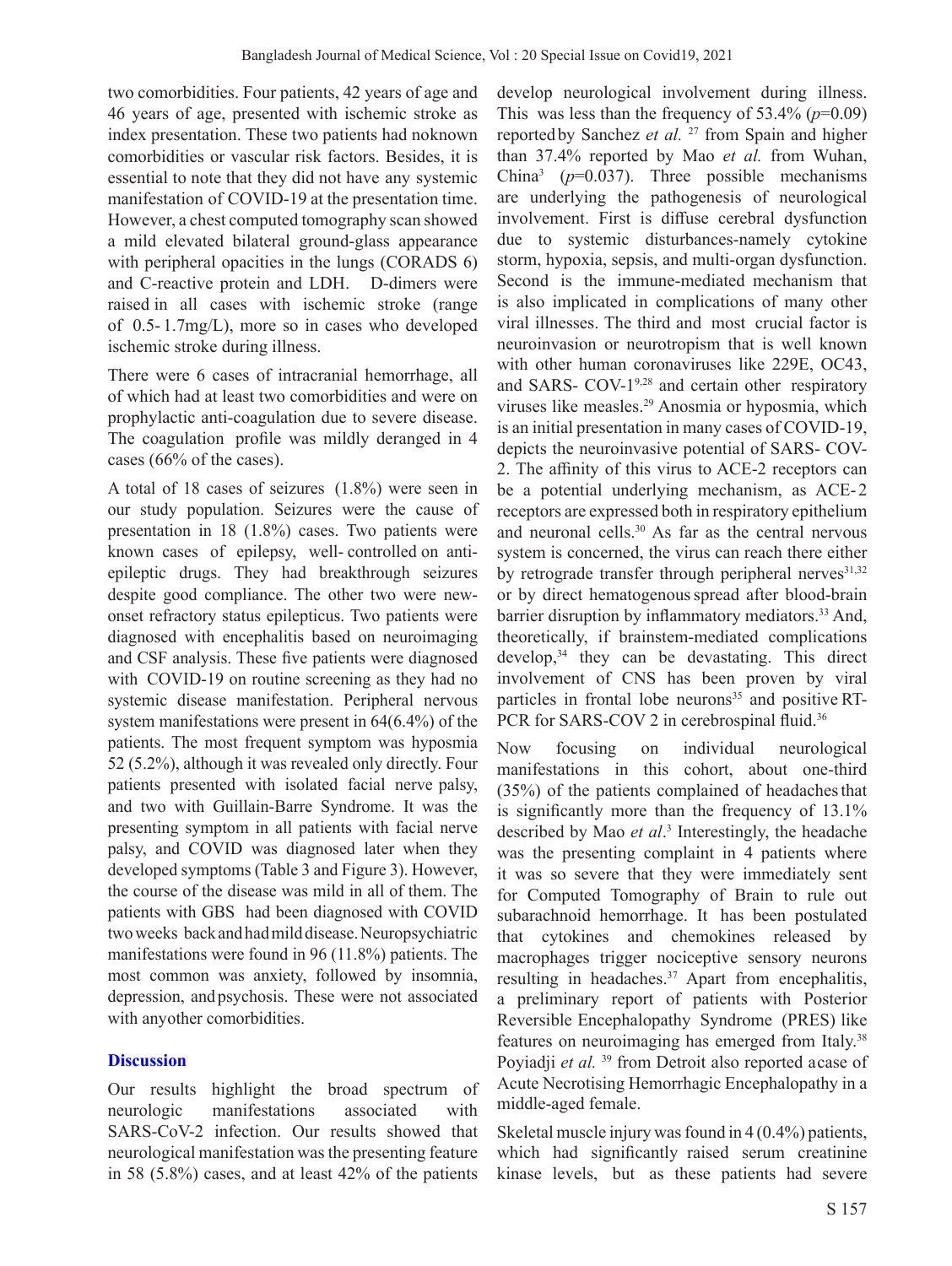respiratory disease, it cannot be reliably determined if it represented direct or indirect injury.

We had two cases of encephalitis that presented with seizures and had bilateral temporal hyperintensities on Magnetic Resonance Imaging of the brain. The CSF examination revealed mild pleocytosis. However, it should be kept in mind that Magnetic Resonance Imaging and cerebrospinal fluid (CSF) analysis were not done in all patients with encephalopathy, especially where encephalopathy seemed to be secondary to severe disease or multiorgan dysfunction. Thus, there is a possibility that some cases of encephalitis might have been missed. Cases of encephalitis and optic neuritis have already been reported from other parts of the world as an inflammatory complication of COVID-19.<sup>27</sup>

Concerning ischemic stroke in patients with COVID-19, a frequency of 2.5% was reported from Italy40, while a higher frequency of 5% has been reported from China.41 We observed ischemic stroke in 2.2% of the patients in our study population. Lower incidence here could be the result of the overall younger age of the cohort. Although most of the ischemic strokes were seen in severely ill patients with multiple comorbidities, two cases of acute ischemic stroke are relatively young patients with no known comorbidities indicate that for a subset of patients, there is an actual neurological impact of COVID-19. A study in New York has also reported stroke in COVID patients younger than 50 years of age.42 Cases of acute ischemic strokes have also been previously reported with SARS-COV-1.43 Underlying pathogenesis follows Virchow's triad as evidenced by direct endothelial damage by the virus resulting in endothelium and altered blood flow and hypercoagulability triggered by cytokine release.<sup>44,45</sup>

# **Limitations of the Study**

This study has certain limitations. First, only 1000 patients were included. This could cause bias as the number of COVID-19 infections was huge. It would be advantageous to include more patients from different hospitals from different parts of the country. Second, all the data were obtained from the computerized record, so the patients with very mild neurologic manifestations, i.e., smell and taste impairment, might have missed out on diagnosis. Third, few of the included patients were still undergoing treatment. Hence clinical outcome data was unavailable. Lastly, the majority of the symptoms were the patient's subjective description. It could not be established whether these neurologic manifestations were caused by pulmonary disease, organ damage, or the virus directly.

### **Conclusion**

Our study highlights the broad spectrum of neurologic manifestations associated with SARS-CoV-2 infection, probably related to different pathogenic pathways. We will also like to emphasize that many COVID patients who presented with vascular and inflammatory neurological diseases, like stroke, GBS, and facial nerve palsy, had mild or no respiratory symptoms. Thus we recommend that all patients presenting with acute neuro- logical illness be screened for COVID-19 during the pandemic.

### **Recommendation**

Patients infected with severe COVID-19 should be constantly monitored for progression of neurological symptoms. Timely monitoring will indicate negative and positive progression of their condition. Secondly, the patients who present with new‐onset focal neurology, with or without the presence of coryzal symptoms, should be reviewed and treated with the suspicion of SARS‐CoV‐2 infection. All this monitoring will allow the early detection of COVID-19 infection and, therefore, will lead to the prevention of deterioration of the disease.

### **Key Messages**

- Patients with comorbidity, who are suffering from COVID-19, are at risk.
- Monitoring of neurological symptoms is of utmost importance.
- Timely monitoring will indicate negative and positive progression of their condition.
- This timely monitoring will prevent the worsening of the patients' health.

### **Acknowledgments**

We thank Dr. Mainul Haque for his guidance in preparing this manuscript.

### **Conflict of Interest**

We, the authors, declare they have no potential conflict of interest regarding this article.

## **Funding**

The authors declare that we have not received any of the funding from any external agency.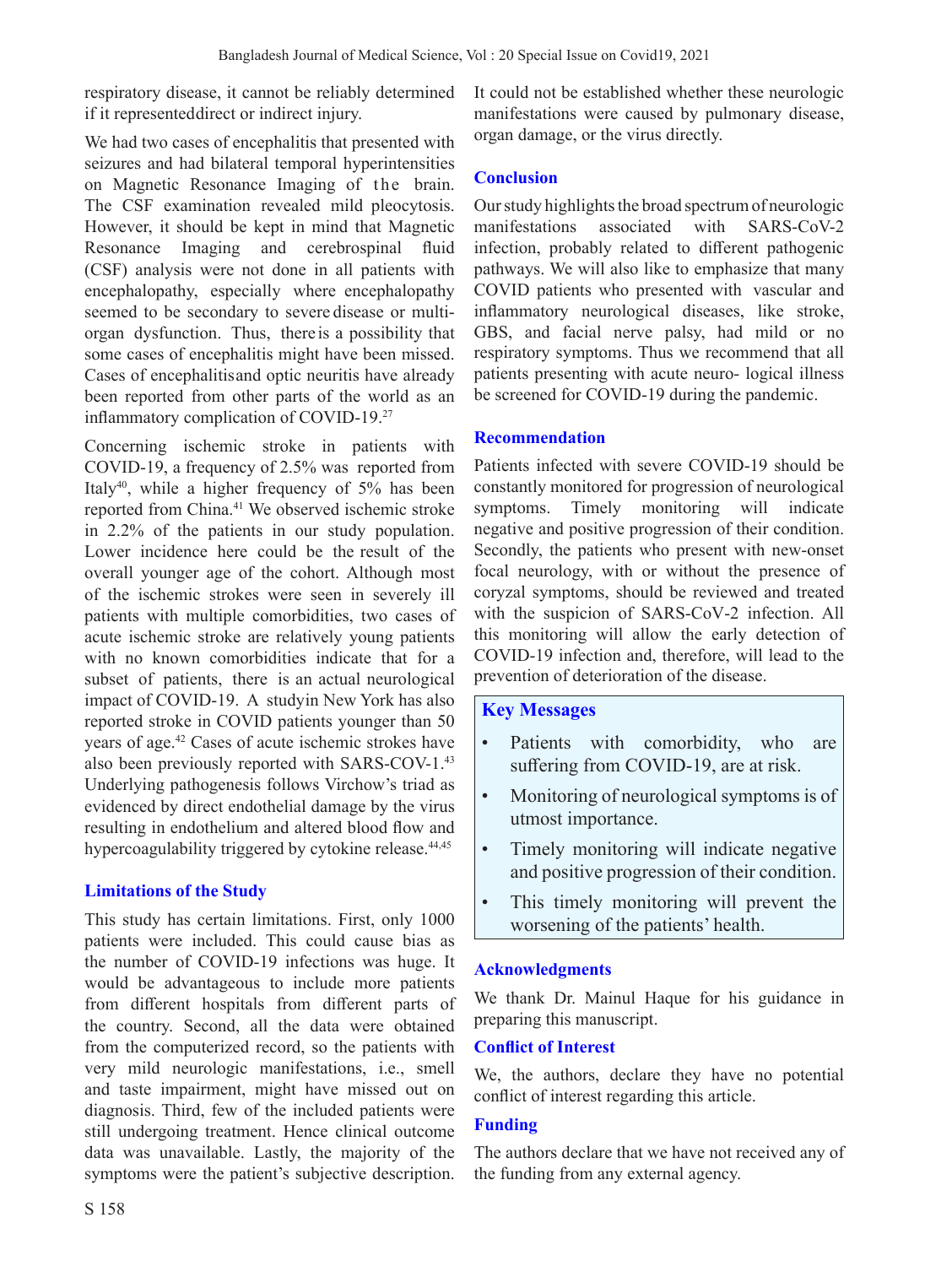| <b>Characteristics</b> |                                  | $n$ (%)    |  |
|------------------------|----------------------------------|------------|--|
|                        | < 50                             | 592 (59.2) |  |
| Age                    | >50                              | 408 (40.8) |  |
| Gender                 | Male                             | 625(62.5)  |  |
|                        | Female                           | 375 (37.5) |  |
|                        | Hypertension                     | 348 (34.8) |  |
|                        | Diabetes Mellitus                | 188 (18.8) |  |
|                        | <b>Ischemic Heart</b><br>Disease | 82(8.2)    |  |
| $CO-$                  | Cerebrovascular<br>disease       | 52(5.2)    |  |
| morbidities            | Malignancy                       | 10(1)      |  |
|                        | Chronic Kidney<br>Disease        | 78 (7.8)   |  |
|                        | Others                           | 72 (7.2)   |  |

**Table 1** : Clinical characteristics of the patients with COVID-19.

|                 |  | Table 2 : Central nervous system (CNS) |  |
|-----------------|--|----------------------------------------|--|
| Manifestations. |  |                                        |  |

| <b>Clinical Features</b>  | $n$ (%)                 |
|---------------------------|-------------------------|
| Headache                  | $3 \t1 \t3$<br>(31.3)   |
| <b>Dizziness</b>          | 112(11.2)               |
| Encephalopathy            | 78 (7.8)                |
| Ischemic stroke           | 28(2.8)                 |
| Hemorrhagic stroke        | 11(1.1)                 |
| Seizures                  | 18(1.8)                 |
| Encephalitis              | 6(0.6)                  |
| Neuropsychiatric symptoms | $\Omega$<br>6<br>(10.6) |

**Table 3** : Peripheral nervous system (PNS) and musculoskeletal manifestation.

| Clinical Features             | $n$ (%) |  |  |
|-------------------------------|---------|--|--|
| Hyposmia                      | 52(5.2) |  |  |
| Neuropathy                    | 5(0.5)  |  |  |
| Guillain-Barre Syndrome (GBS) | 3(0.3)  |  |  |
| <b>Myositis</b>               | 4(0.4)  |  |  |



**Figure 1:** Flowchart of research methodology.



Figure 2: Number of patients suffering from different manifestations of the Central nervous system.



**Figure 3:** Number of patients suffering from different manifestations of the peripheral nervous system and Musculoskeletal manifestations.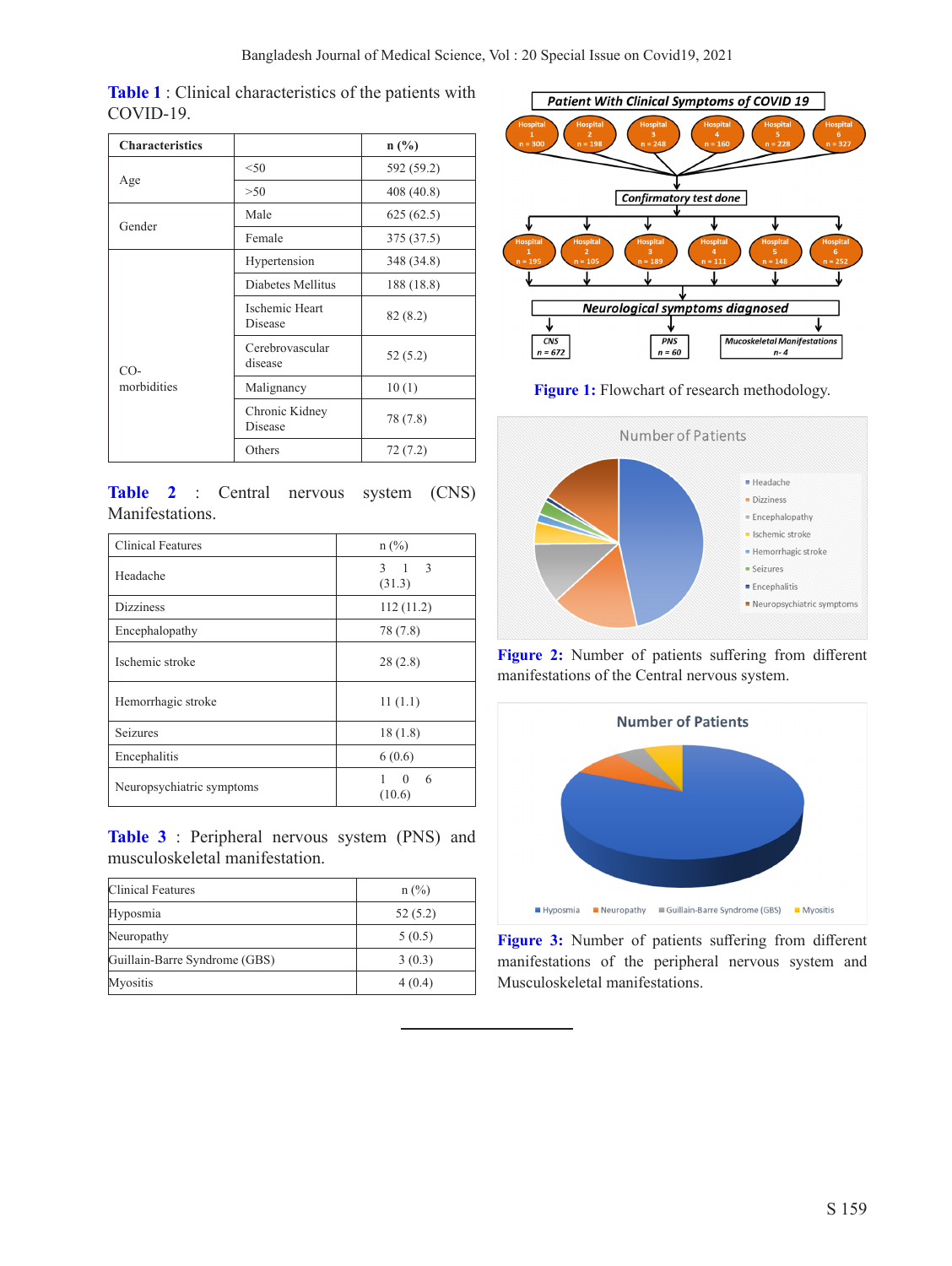#### **References**

- 1. Goyal P, Choi JJ, Pinheiro LC, Schenck EJ, Chen R, Jabri A, et al. Clinical Characteristics of Covid-19 in New York City. N Engl J Med. 2020 Jun 11;382(24):2372–4.
- 2. Shahzad F, Nasim MT. COVID-19: A natural phenomena or laboratory-based origin? Bangladesh J Med Sci [Internet]. 2020 Jul 20 [cited 2021 Aug 20]; Available from: https://www.banglajol.info/index.php/BJMS/ article/view/48197
- 3. Mao L, Jin H, Wang M, Hu Y, Chen S, He Q, et al. Neurologic Manifestations of Hospitalized Patients With Coronavirus Disease 2019 in Wuhan, China. JAMA Neurol. 2020 Jun 1;77(6):683–90.
- 4. Helms J, Kremer S, Merdji H, Clere-Jehl R, Schenck M, Kummerlen C, et al. Neurologic Features in Severe SARS-CoV-2 Infection. N Engl J Med. 2020 Jun 4;382(23):2268–70.
- 5. Khan MG, Yezdani U, Chakravorty A, Shukla T. Efforts and Challenges paved by India to confront of Corona Virus (COVID-19). Bangladesh J Med Sci [Internet]. 2020 Jul 20 [cited 2021 Aug 20]; Available from: https:// www.banglajol.info/index.php/BJMS/article/view/48198
- 6. Nepal G, Rehrig JH, Shrestha GS, Shing YK, Yadav JK, Ojha R, et al. Neurological manifestations of COVID-19: a systematic review. Crit Care Lond Engl. 2020 Jul 13;24(1):421.
- 7. Bastola A, Sah R, Nepal G, Gajurel BP, Rajbhandari SK, Chalise BS, et al. Bell's palsy as a possible neurological complication of COVID‐19: A case report. Clin Case Rep. 2021 Feb;9(2):747–50.
- 8. Soltani S, Zakeri A, Rezayat S, Karimi M, Anbaji F, Tabibzadeh A, et al. A systematic literature review on COVID-19, clinical manifestation, laboratory, and radiologic features. Adv Hum Biol. 2021;11(1):26.
- 9. Zubair AS, McAlpine LS, Gardin T, Farhadian S, Kuruvilla DE, Spudich S. Neuropathogenesis and Neurologic Manifestations of the Coronaviruses in the Age of Coronavirus Disease 2019 A Review. JAMA Neurol. 2020 Aug 1;77(8):1018–27.
- 10. Lin L, Lu L, Cao W, Li T. Hypothesis for potential pathogenesis of SARS-CoV-2 infection–a review of immune changes in patients with viral pneumonia. Emerg Microbes Infect. 2020 Mar 30;9(1):727–32.
- 11. Dhillon PS, Dineen RA, Morris H, Tanasescu R, Nikfekr E, Evans J, et al. Neurological Disorders Associated With COVID-19 Hospital Admissions: Experience of a Single Tertiary Healthcare Center. Front Neurol. 2021 Feb 19;12:640017.
- 12. Wang L, Ren Z, Ma L, Han Y, Wei W, Jiang E, et al. Progress in Research on SARS-CoV-2 Infection Causing Neurological Diseases and Its Infection Mechanism. Front Neurol. 2021 Jan 13;11:592888.
- 13. Jiao L, Yang Y, Yu W, Zhao Y, Long H, Gao J, et al. The olfactory route is a potential way for SARS-CoV-2 to invade the central nervous system of rhesus monkeys. Signal Transduct Target Ther. 2021 Dec;6(1):169.
- 14. Ni W, Yang X, Yang D, Bao J, Li R, Xiao Y, et al. Role of angiotensin-converting enzyme 2 (ACE2) in COVID-19. Crit Care. 2020 Dec;24(1):422.
- 15. Ahmad I, Rathore FA. Neurological manifestations and complications of COVID-19: A literature review. J Clin Neurosci. 2020 Jul;77:8–12.
- 16. Ragab D, Salah Eldin H, Taeimah M, Khattab R, Salem R. The COVID-19 Cytokine Storm; What We Know So Far. Front Immunol. 2020 Jun 16;11:1446.
- 17. Unnithan AKA, Mehta P. Hemorrhagic Stroke. In: StatPearls [Internet]. Treasure Island (FL): StatPearls Publishing; 2021 [cited 2021 Aug 18]. Available from: http://www.ncbi.nlm.nih.gov/books/NBK559173/
- 18. Lazarte-Rantes C, Guevara-Castañón J, Romero L, Guillén-Pinto D. Acute Necrotizing Encephalopathy Associated With SARS-CoV-2 Exposure in a Pediatric Patient. Cureus. 13(5):e15018.
- 19. Garg RK. Spectrum of Neurological Manifestations in Covid-19: A Review. Neurol India. 2020 Jun;68(3):560– 72.
- 20. Ong JJY, Bharatendu C, Goh Y, Tang JZY, Sooi KWX, Tan YL, et al. Headaches Associated With Personal Protective Equipment - A Cross-Sectional Study Among Frontline Healthcare Workers During COVID-19. Headache. 2020 May;60(5):864-77.
- 21. Khedr EM, Abo-Elfetoh N, Deaf E, Hassan HM, Amin MT, Soliman RK, et al. Surveillance Study of Acute Neurological Manifestations among 439 Egyptian Patients with COVID-19 in Assiut and Aswan University Hospitals. Neuroepidemiology. 2021;55(2):109–18.
- 22. Sedaghat Z, Karimi N. Guillain Barre syndrome associated with COVID-19 infection: A case report. J Clin Neurosci. 2020 Jun;76:233–5.
- 23. Razzaque M. COVID-19 pandemic: Can boosting immune responses by maintaining adequate nutritional balance reduce viral insults? Adv Hum Biol. 2020;10(3):99.
- 24. Al Hamdani S, Aljanabi FY, Abdulrasool MI, Salman AH. Child with Guillain-Barré Syndrome Responding to Plasmapheresis: A Case Report. Case Rep Acute Med. 2020 Feb 5;3(1):4–11.
- 25. Torres PA, Helmstetter JA, Kaye AM, Kaye AD. Rhabdomyolysis: Pathogenesis, Diagnosis, and Treatment. Ochsner J. 2015;15(1):58–69.
- 26. Chou SH-Y, Beghi E, Helbok R, Moro E, Sampson J, Altamirano V, et al. Global Incidence of Neurological Manifestations Among Patients Hospitalized With COVID-19—A Report for the GCS-NeuroCOVID Consortium and the ENERGY Consortium. JAMA Netw